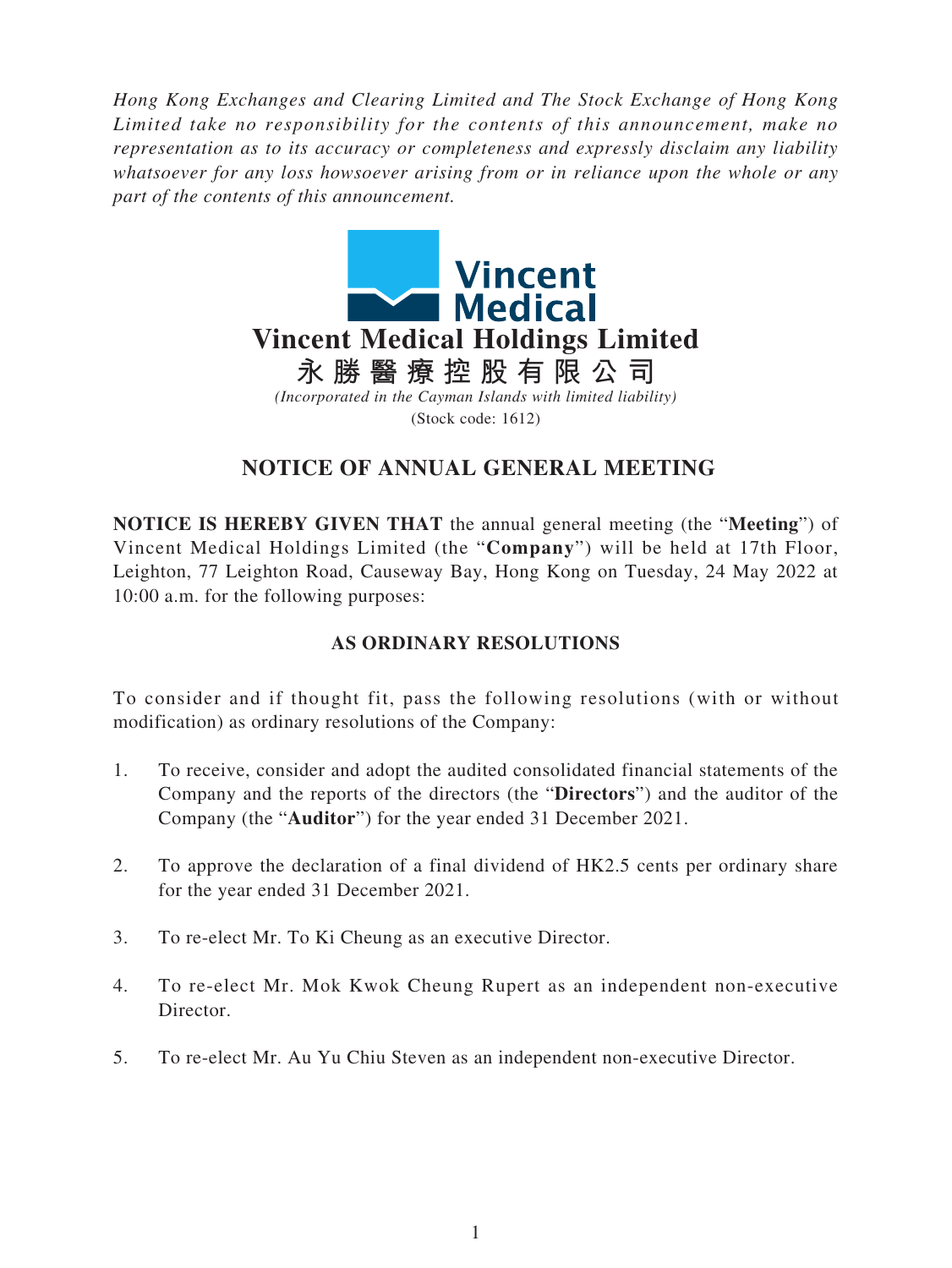- 6. To authorise the board of the Directors to fix the remuneration of the Directors.
- 7. To re-appoint RSM Hong Kong as the Auditor and authorise the board of the Directors to fix their remuneration.
- 8. To consider and if thought fit, pass the following resolution (with or without modification) as an ordinary resolution of the Company:

### "**THAT**:

- (a) subject to paragraph (c) below, the exercise by the Directors during the Relevant Period (as hereinafter defined) of all the powers of the Company to allot, issue, and deal with additional shares of HK\$0.01 each in the share capital of the Company (the "**Shares**") be and is hereby generally and unconditionally approved;
- (b) the approval in paragraph (a) above shall be in addition to any other authorisation given to the Directors and shall authorise the Directors during the Relevant Period (as hereinafter defined) to make or grant offers, agreements and/or options which may require the exercise of such power during or after the end of the Relevant Period;
- (c) the total number of Shares allotted or agreed conditionally or unconditionally to be allotted (whether pursuant to options or otherwise) by the Directors during the Relevant Period pursuant to paragraph (a) above, otherwise than pursuant to (i) a Rights Issue (as hereinafter defined); or (ii) any scrip dividend or similar arrangement providing for the allotment and issue of Shares in lieu of the whole or part of a dividend on Shares in accordance with the articles of association of the Company (the "**Articles**") in force from time to time; or (iii) any specific authority granted by the shareholders of the Company (the "**Shareholders**") in general meeting(s); or (iv) any issue of Shares upon the exercise of rights of subscription or conversion under the terms of any existing convertible notes issued by the Company or any existing securities of the Company which carry rights to subscribe for or are convertible into Shares, shall not exceed 20% of the total number of issued Shares as at the date of the passing of this resolution, and the said approval shall be limited accordingly; and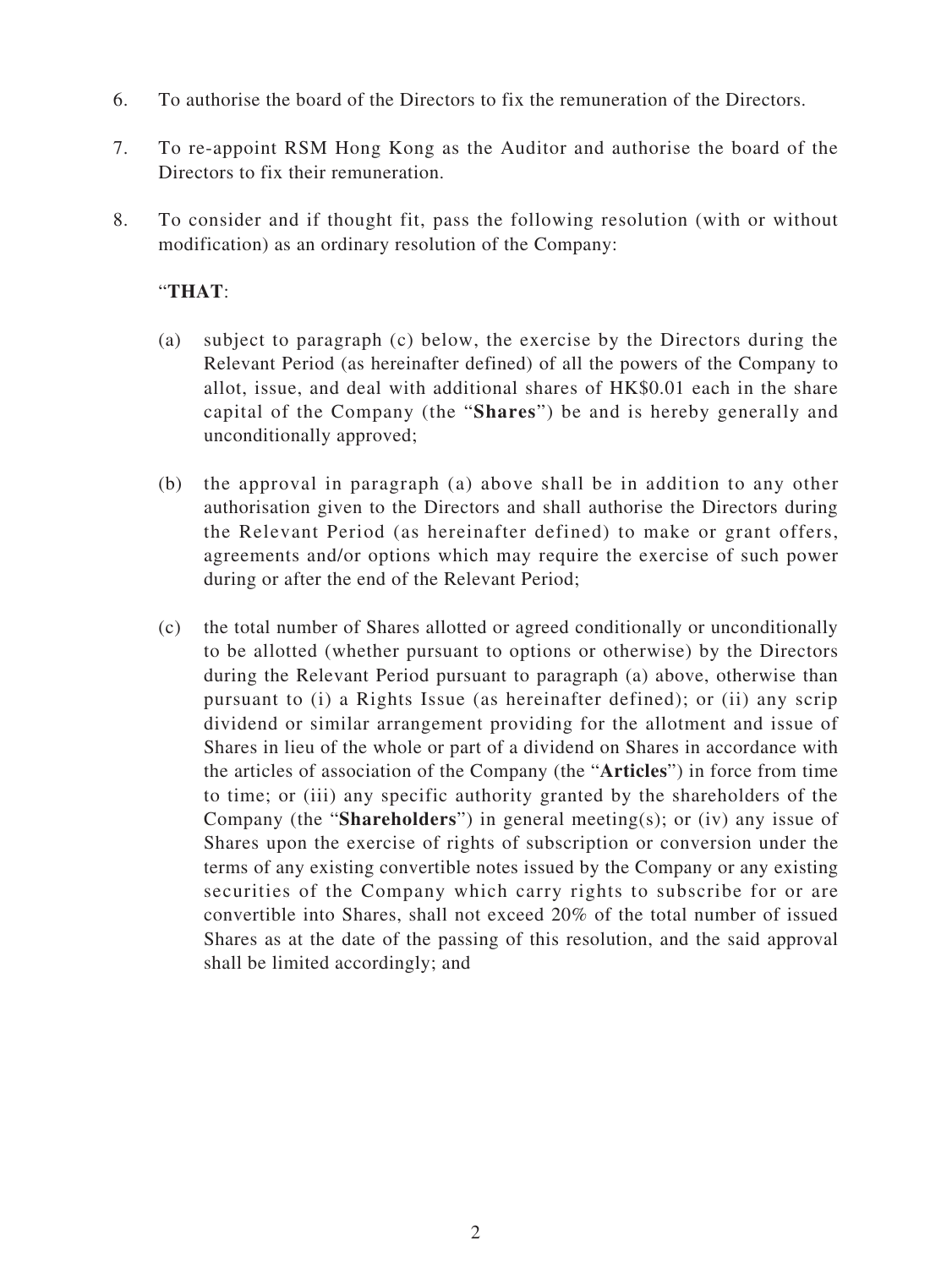(d) for the purpose of this resolution:

"**Relevant Period**" means the period from the passing of this resolution until whichever is the earliest of:

- (i) the conclusion of the next annual general meeting of the Company;
- (ii) the expiration of the period within which the next annual general meeting of the Company is required by any applicable law or the Articles to be held; and
- (iii) the revocation, variation or renewal of the authority given under this resolution by an ordinary resolution of the Shareholders in general meeting;

"**Rights Issue**" means an offer of Shares, or offer or issue of warrants, options or other securities giving rights to subscribe for Shares open for a period fixed by the Directors to holders of Shares whose names appear on the register of members on a fixed record date in proportion to their holdings of Shares (subject to such exclusion or other arrangements as the Directors may deem necessary or expedient in relation to fractional entitlements or, having regard to any restrictions or obligations under the laws of, or the requirements of, or the expense or delay which may be involved in determining the exercise or extent of any restrictions or obligations under the laws of, or the requirements of, any jurisdiction applicable to the Company, any recognised regulatory body or any stock exchange applicable to the Company)."

9. To consider and if thought fit, pass the following resolution (with or without modification) as an ordinary resolution of the Company:

## "**THAT**:

- (a) subject to paragraph (c) below, the exercise by the Directors during the Relevant Period (as hereinafter defined) of all the powers of the Company to repurchase issued Shares, subject to and in accordance with all applicable laws and the requirements of the Rules Governing the Listing of Securities on The Stock Exchange of Hong Kong Limited as amended from time to time, be and is hereby generally and unconditionally approved;
- (b) the approval in paragraph (a) above shall be in addition to any other authorisation given to the Directors and shall authorise the Directors on behalf of the Company during the Relevant Period (as hereinafter defined) to procure the Company to repurchase Shares at a price determined by the Directors;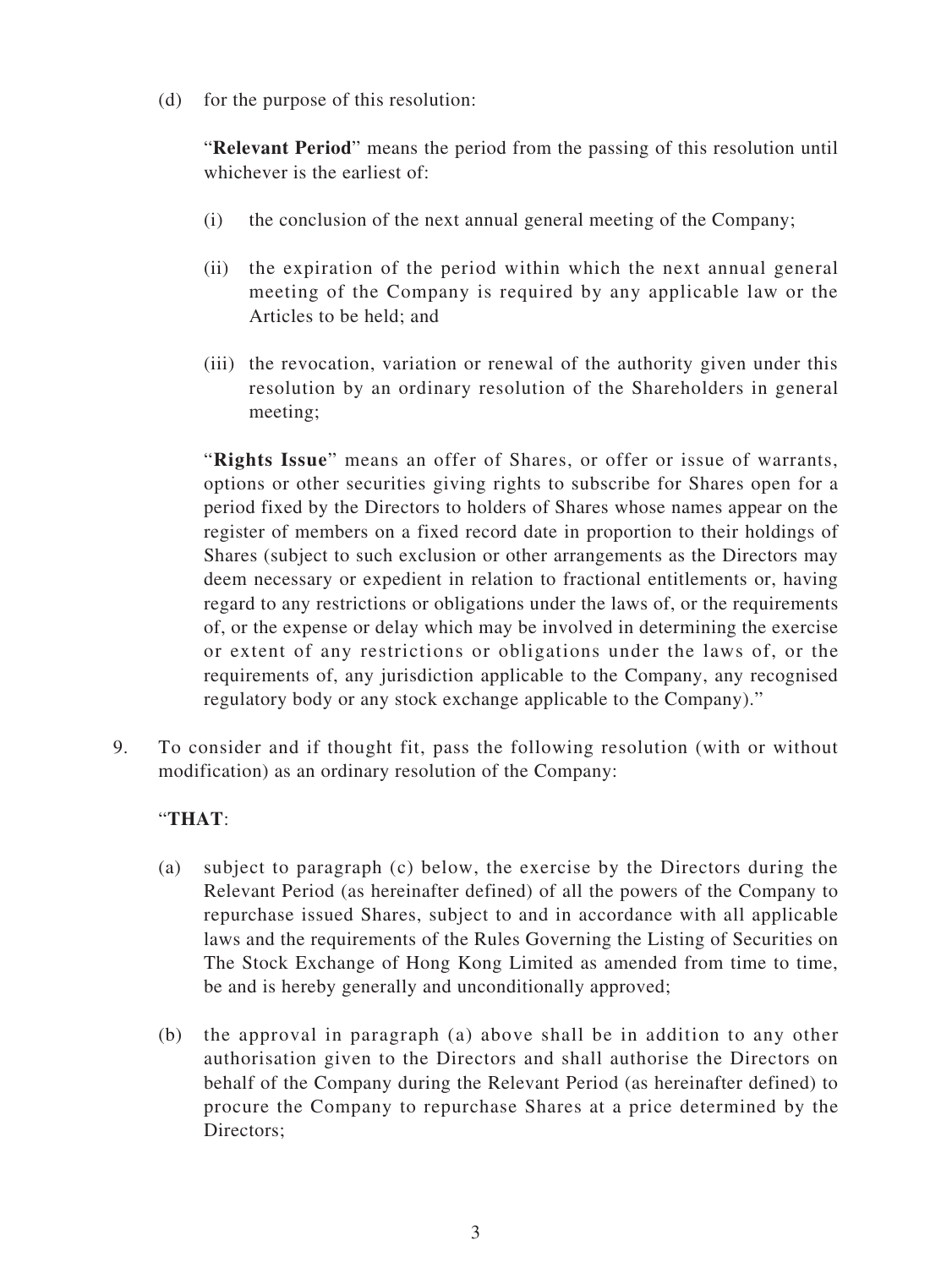- (c) the total number of Shares which are authorised to be repurchased by the Directors pursuant to the approval in paragraph (a) above shall not exceed 10% of the total number of issued Shares as at the date of the passing of this resolution, and the said approval shall be limited accordingly; and
- (d) for the purposes of this resolution:

"**Relevant Period**" means the period from the passing of this resolution until whichever is the earliest of:

- (i) the conclusion of the next annual general meeting of the Company;
- (ii) the expiration of the period within which the next annual general meeting of the Company is required by any applicable law or the Articles to be held; and
- (iii) the revocation, variation or renewal of the authority given under this resolution by an ordinary resolution of the Shareholders in general meeting."
- 10. To consider and if thought fit, pass the following resolution (with or without modification) as an ordinary resolution of the Company:

"**THAT** conditional upon the passing of resolutions nos. 8 and 9 above, the general mandate to the Directors pursuant to resolution no. 8 be and is hereby extended by the addition thereto of an amount representing the total number of Shares repurchased by the Company under the authority granted pursuant to the resolution no. 9 (up to 10% of the total number of the issued Shares as at the date of the passing of resolution no. 9)."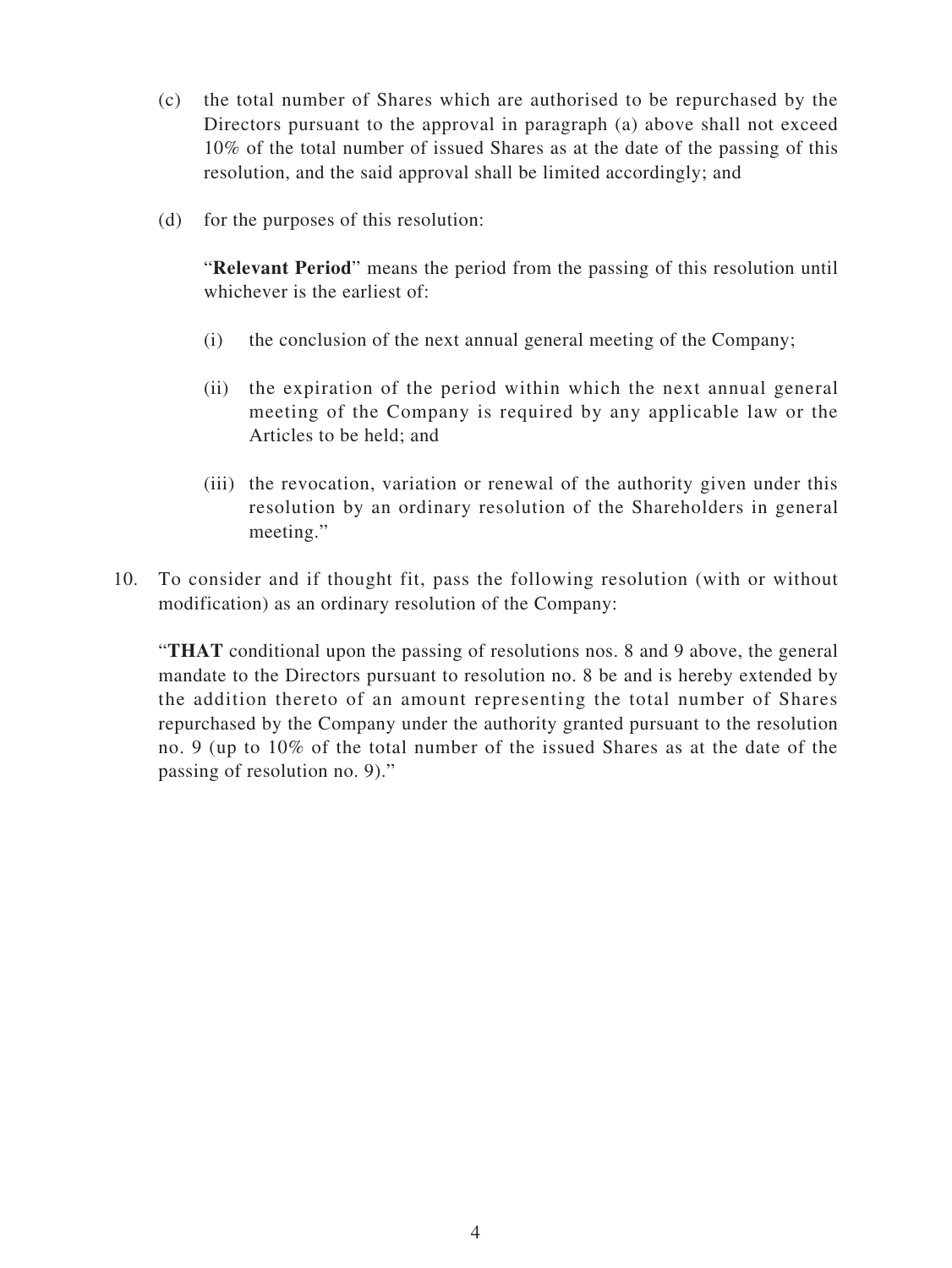#### **AS SPECIAL RESOLUTION**

11. To consider and if thought fit, pass the following resolution as a special resolution of the Company:

"**THAT** the second amended and restated articles of association of the Company (incorporating the proposed amendments of the existing articles of association of the Company, the details of which are set out in Appendix III to the circular of the Company dated 14 April 2022) (the "**Amended and Restated Articles of Association**"), a copy of which has been produced to this Meeting and marked "A" and initialled by the chairman of the Meeting for the purpose of identification, be and is hereby approved and adopted as the articles of association of the Company in substitution for, and to the exclusion of, the existing articles of association of the Company with immediate effect after the close of this Meeting, and any Director or company secretary of the Company be and is hereby authorised to do all such acts and things and execute all such documents, deeds and make all such arrangements that he/she shall, in his/her absolute discretion, deem necessary or expedient to implement the adoption of the Amended and Restated Articles of Association."

> By order of the Board **Vincent Medical Holdings Limited Choi Man Shing** *Chairman and Executive Director*

14 April 2022

*Registered Office:* Cricket Square, Hutchins Drive, P. O. Box 2681, Grand Cayman, KY1-1111, Cayman Islands

*Headquarters and Principal Place of Business in Hong Kong:* Units 1604-07A, 16/F., Two Harbourfront, 22 Tak Fung Street, Hung Hom, Kowloon, Hong Kong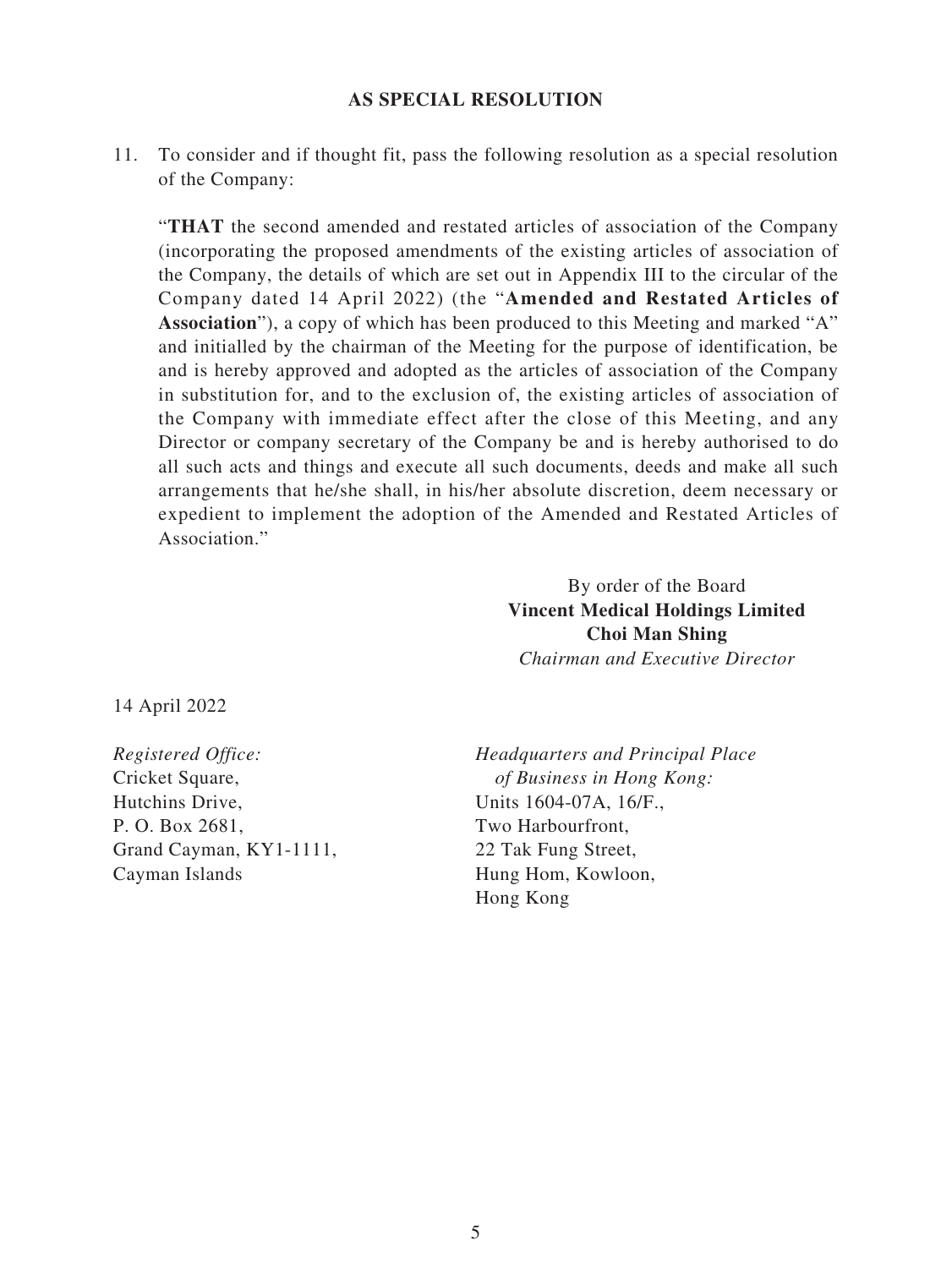#### *Notes:*

- (i) A Shareholder entitled to attend and vote at the Meeting is entitled to appoint another person as his/ her/its proxy to attend and vote instead of him/her/it; a proxy need not be a Shareholder.
- (ii) In the case of joint holders, the vote of the senior who tenders a vote, whether in person or by proxy, will be accepted to the exclusion of the vote(s) of the other joint holder(s) as if he/she/it were solely entitled thereto, and for this purpose, seniority shall be determined by the order in which the names stand in the register in respect of such Share.
- (iii) In order to be valid, a form of proxy must be deposited with the Company's branch share registrar and transfer office in Hong Kong, Tricor Investor Services Limited, at Level 54, Hopewell Centre, 183 Queen's Road East, Hong Kong together with the power of attorney or other authority (if any) under which it is signed (or a certified copy thereof) not less than 48 hours before the time appointed for the holding of the Meeting or any adjournment thereof. The completion and return of the form of proxy shall not preclude the Shareholders from attending and voting in person at the Meeting (or any adjourned meeting thereof) if they so wish and in such event, the form of proxy previously submitted shall be deemed to be revoked.
- (iv) For determining the entitlement to attend and vote at the Meeting to be held on Tuesday, 24 May 2022, the register of members of the Company will be closed from Thursday, 19 May 2022 to Tuesday, 24 May 2022, both days inclusive, during which period no transfer of the Shares will be registered. In order to be eligible to attend and vote at the Meeting, all transfer forms accompanied by the relevant share certificates must be lodged with the Company's branch share registrar and transfer office in Hong Kong, Tricor Investor Services Limited, at Level 54, Hopewell Centre, 183 Queen's Road East, Hong Kong for registration no later than 4:30 p.m. on Wednesday, 18 May 2022.
- (v) For determining the entitlement to the proposed final dividend (subject to the approval of the Shareholders at the Meeting), the register of members of the Company will be closed from Tuesday, 31 May 2022 to Thursday, 2 June 2022, both days inclusive, during which period no transfer of the Shares will be registered. In order to establish entitlements to the proposed final dividend, all transfers forms accompanied by the relevant share certificates must be lodged with the Company's branch share registrar and transfer office in Hong Kong, Tricor Investor Services Limited, at Level 54, Hopewell Centre, 183 Queen's Road East, Hong Kong for registration no later than 4:30 p.m. on Monday, 30 May 2022.
- (vi) At the Meeting (or at any adjournment thereof), the chairman will put each of the above resolutions to the vote by way of a poll as required under the Rules Governing the Listing of Securities on The Stock Exchange of Hong Kong Limited. The poll results will be published on the website of the Company at www.vincentmedical.com and the website of Hong Kong Exchanges and Clearing Limited at www.hkexnews.hk on 24 May 2022.
- (vii) A circular containing the information regarding, inter alia, the general mandates to issue Shares and repurchase Shares, the re-election of retiring Directors of the Company and the adoption of the Amended and Restated Articles of Association, will be sent to the Shareholders together with the Company's annual report for the year ended 31 December 2021.